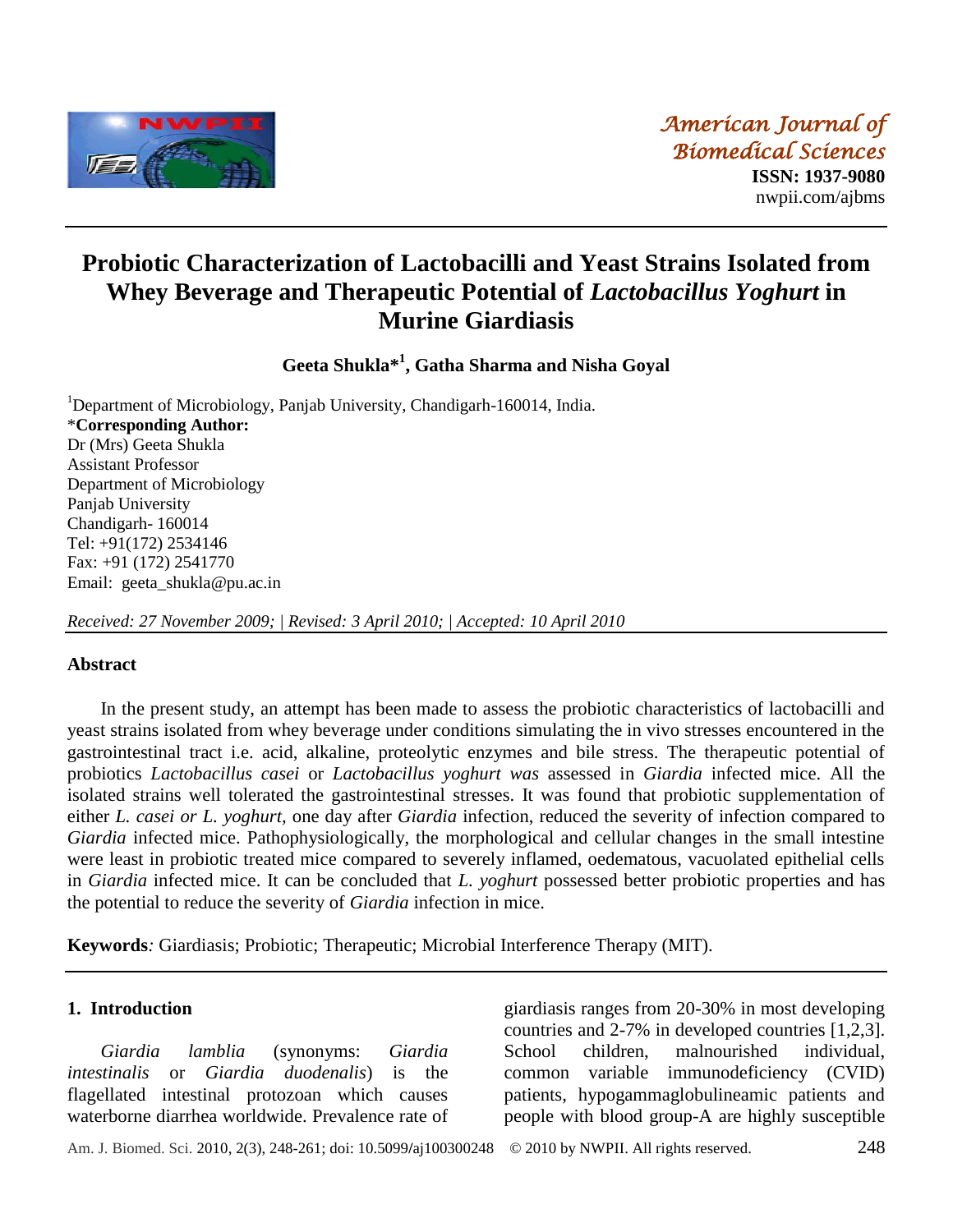to giardiasis [3,4]. The clinical manifestations of *Giardia* infection are varied, with diarrhea being the predominant symptom, occurring in almost 90% of symptomatic patients.

*Giardia* is generally treated with antibiotics like nitroimidazoles and nitrofurans. However, clinical failures, occurrence of resistant strains, and side effects of anti-*Giardia* drugs [5, 6] have encouraged research on alternative biotherapeutic strategies such as plant extracts, products derived from bees and probiotics that are safe, inexpensive and effective in improving the cause of intestinal parasitosis [7]. Recently, Shukla et al. 2008 (8) have shown that probiotic *L. casei* MTCC 1423, modulates murine *Giardia* infection by minimizing or preventing the adherence of *Giardia* trophozoites to the mucosal surface, suggesting that probiotics offer a safe and effective mode to prevent / or treat the *Giardia* infection.

The term 'probiotic' is defined as 'microbial cell preparations or components of microbial cells that have a beneficial effect on the health and wellbeing [9]. Moreover, probiotics are emerging as an important new therapy for prevention and treatment of infectious diseases mainly gastrointestinal infections and are also known as microbial interference therapy (MIT). The main characteristics of a probiotic are resistance to digestion by enteric or pancreatic enzymes, gastric acid, bile, ability to prevent the adherence, establishment and replication of pathogens in the gastrointestinal tract [10]. However, the protective mechanism of a probiotic appears to be species and strain specific [11]. Thus, the present study was designed to study the probiotic characteristics of lactobacilli and yeast strains isolated from whey beverage vi*s a vis* therapeutic potential of *L. yoghurt* on the establishment of murine giardiasis.

### **2. Materials and Methods**

### **2.1 Bacterial and Yeast strains**

*Lactobacillus casei* MTCC 1423, a standard lactic acid bacterial strain (LAB) was procured from Microbial Type Culture Collection (MTCC), Institute of Microbial Technology, Chandigarh, India. *Lactobacillus choozit*, *Lactobacillus yoghurt,* yeast strains P82, P84 and V84 isolated

from whey beverage were kindly provided by Dr. Parampal Sahota, Punjab Agricultural University, Ludhiana, Punjab, India.

# **2.2 Growth and maintenance of bacterial/yeast strains**

*L. casei* was grown in De Mann Rogosa Sharpe (MRS) broth at  $37^0C$  for 48 h and maintained on MRS agar plate by regular subculturing at an interval of 15 days. *L. choozit* and *L. yoghurt* were grown in Tomato Juice Broth (TJB) at  $37^{\circ}$ C for 24h and maintained on Tomato Juice Agar (TJA) plates by regular subculturing. Yeast strains P82, P84 and V84 were grown in Glucose Yeast Extract (GYE) broth at  $30^0C$  in Biological Oxygen Demand (BOD) incubator for 30 h and maintained on GYE agar slants by regular subculturing.

# **2.3 Phenotypic characterization of bacterial and yeast strains**

Morphological (Gram staining, colony morphology, motility) and biochemical characterization of the isolated strains was performed.

# **2.4 Probiotic characteristics**

Isolated bacterial and yeast strains were screened for their probiotic characteristics under gastrointestinal stresses like bile, acid and enzyme tolerance. In addition, cholesterol assimilation of these strains in vitro was also assessed.

### **2.5 Bile tolerance**

Bile tolerance of all the isolated strains was studied as per Gilliland et al. 1984 (12). Briefly, TJB supplemented with different concentrations of bile salts (sodium deoxycholate and sodium taurocholate; 0.3%, 1% and 2%) was inoculated with 1% inoculum and incubated at  $37^{\circ}$  for various time intervals (1h, 2h and 3h**).** After each hour of incubation, samples were drawn, serially diluted, plated on TJA plates and incubated at  $37<sup>o</sup>C$  for 24h. Growth on the plates indicated their tolerance to bile salts. The control comprised of TJB without bile salt. Yeast strains were also processed as above using GYE broth and GYE agar**.**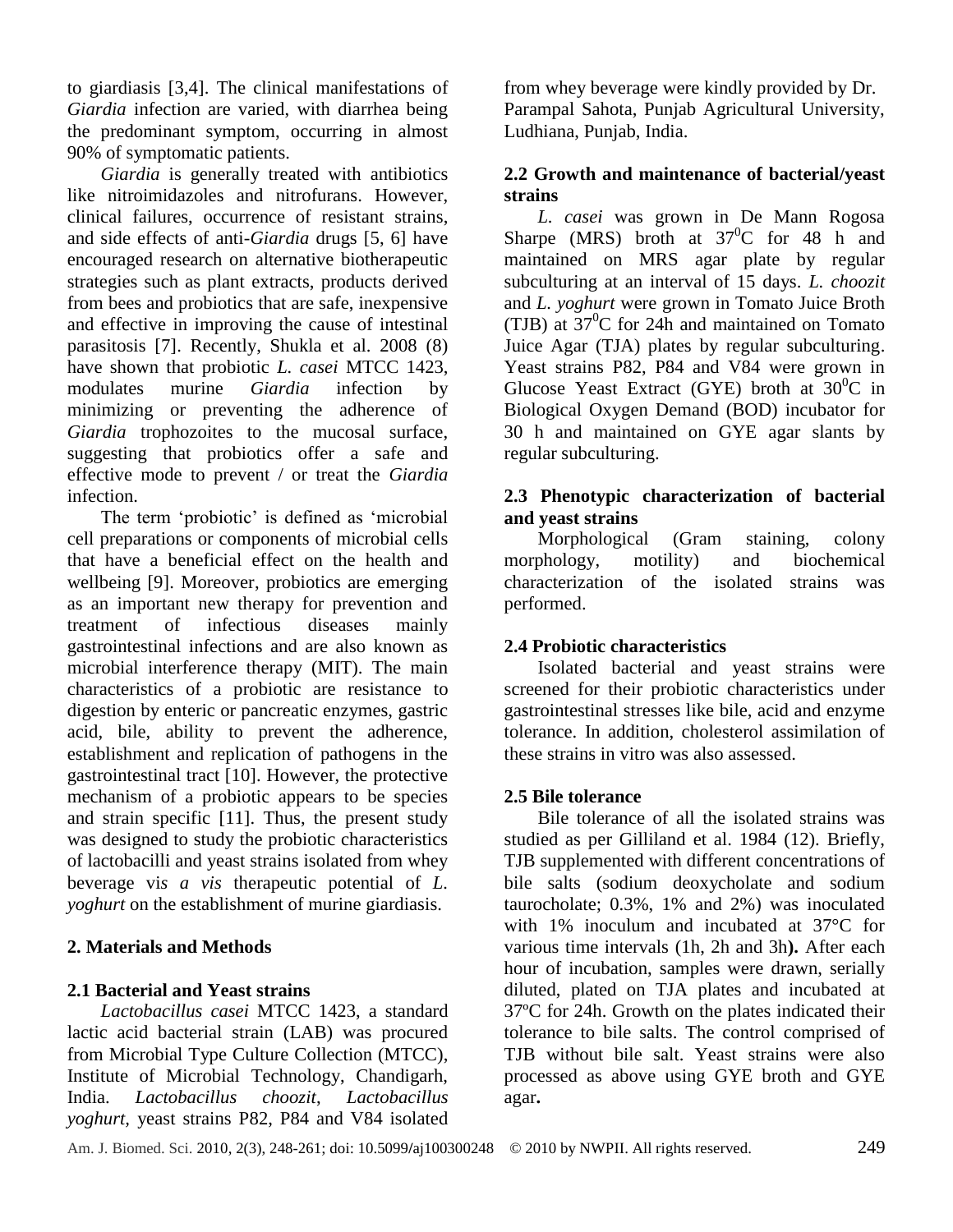### **2.6 Viability at pH extremes**

The isolated strains were screened for their survival and stability at pH extremes i.e**.** acidic pH 2.0 (homologous to stomach) and alkaline pH 8.0 (homologous to intestinal tract).

### **2.7 Acid tolerance**

TJB with different pH (2.0, 6.3, and 8.0) were prepared. TJB (pH 2) was inoculated with lactobacilli culture (1%) grown overnight in TJB (pH 6.7). Samples at 0h and after 4h of incubation were drawn, serially diluted, plated on TJA plates and incubated at  $37 \, \text{C}$  for 24h.

### **2.8 Alkaline tolerance**

After 4h, 1% inoculum from TJB (pH2.0) was transferred to fresh TJB (pH 8.0) and the above steps were repeated (as for acid tolerance) to monitor the response of lactobacilli to alkaline pH. Acid and alkaline tolerance of yeast strains were processed in the same way as above using GYE broth and GYE agar.

Growth of lactobacilli and yeast strains on the plates indicated their tolerance to extreme pH.

#### **2.9 Enzyme tolerance**

Sensitivity of lactobacilli and yeast strains to oral and intestinal enzymes (lysozyme, trypsin and α-amylase) was studied as per Nowroozi et al. 2004 (13). Lactobacilli and yeast strains were grown in the presence of various enzymes: lysozyme  $(22 \text{ IU} \text{ mg}^{-1} \text{ml}^{-1})$ , trypsin  $(0.5 \text{ mg} \text{ ml}^{-1})$ and  $\alpha$ -amylase (220 IU mg<sup>-1</sup> ml<sup>-1</sup>) for 1h at 30 °C, thereafter transferred to 37  $\mathbb C$  and was incubated for another 1h. Both optical density (OD  $_{600 \text{ nm}}$ ) and colony forming units (CFU) were recorded at 0 h and after 2 h of incubation. A control (without enzyme) was also processed.

### **2.10 Cholesterol assimilation from culture media**

Assay was performed as per Liong & Shah, 2005 (14)*.* Briefly, freshly prepared TJB was supplemented with 0.3% oxgall (bile salt) and cholesterol  $(100 \,\text{µg m}^{-1})$  and was inoculated with 1 % of respective cultures, incubated at 37  $\mathbb{C}$  for 20 h. After incubation, cultures were centrifuged and unutilized cholesterol was estimated in the supernatant by the modified method of Zlatkis et

al.1953 (15). Optical density  $OD<sub>540 nm</sub>$  was measured and results were expressed as follows:

% cholesterol assimilated =  $(a - b)$  x 100 <u>and</u> a state of the state of the state of the state of the state of the state of the state of the state of the state of the state of the state of the state of the state of the state of the state of the state of the state

 $a =$  initial concentration of cholesterol in the medium  $(\mu g)$ .

 $b =$  final concentration of cholesterol left in the medium after 20 hours of incubation  $(\mu g)$ 

### **2.11 In vivo studies**

After assessing the probiotic characteristics of the isolated strains, therapeutic potential of *L. casei* and *L. yoghurt* in *Giardia* infected mice was assessed.

### **2.12 Parasite**

*Giardia lamblia* trophozoites (Portland strain I ) were grown auxenically in TYI-S-33 medium supplemented with antibiotic solution and pH was adjusted to 6.9, before sterilization with  $0.22 \,\text{\mu m}$ seitz filter. Actively growing trophozoites (48-72 h old culture) were sedimented by chilling the tubes in ice for 15 min followed by centrifugation at 2000 rpm for 15 min. Trophozoites were suspended in phosphate buffer saline (PBS- 7.2) to a final concentration of  $1 \times 10^6$  trophozoites / 0.1 ml.

## **2.13 Bacterial strains, preparation and inoculation**

For experimental inoculation, 18 h old cultures of *L. casei* and *L. yoghurt* were centrifuged at 8000 rpm for 10 min and pellets were washed with PBS- 7.2. Finally, suspended in PBS-7.2 to contain  $1x 10^9$  lactobacilli / 0.1ml and were fed intra oesophageally via catheter [8].

#### **2.14 Animals**

BALB/c mice aged  $5 - 6$  weeks old  $(18-20)$ gm) obtained from Central Animal House, Panjab University, Chandigarh, India, were housed under standard conditions of light and dark cycle with free access to feed (Ashirwad Industries Pvt. Ltd., Ropar, India) and water *ad libitum*. Both water and feed were monitored for any bacterial or parasitic contamination by Gram's staining and Lugol's iodine staining techniques before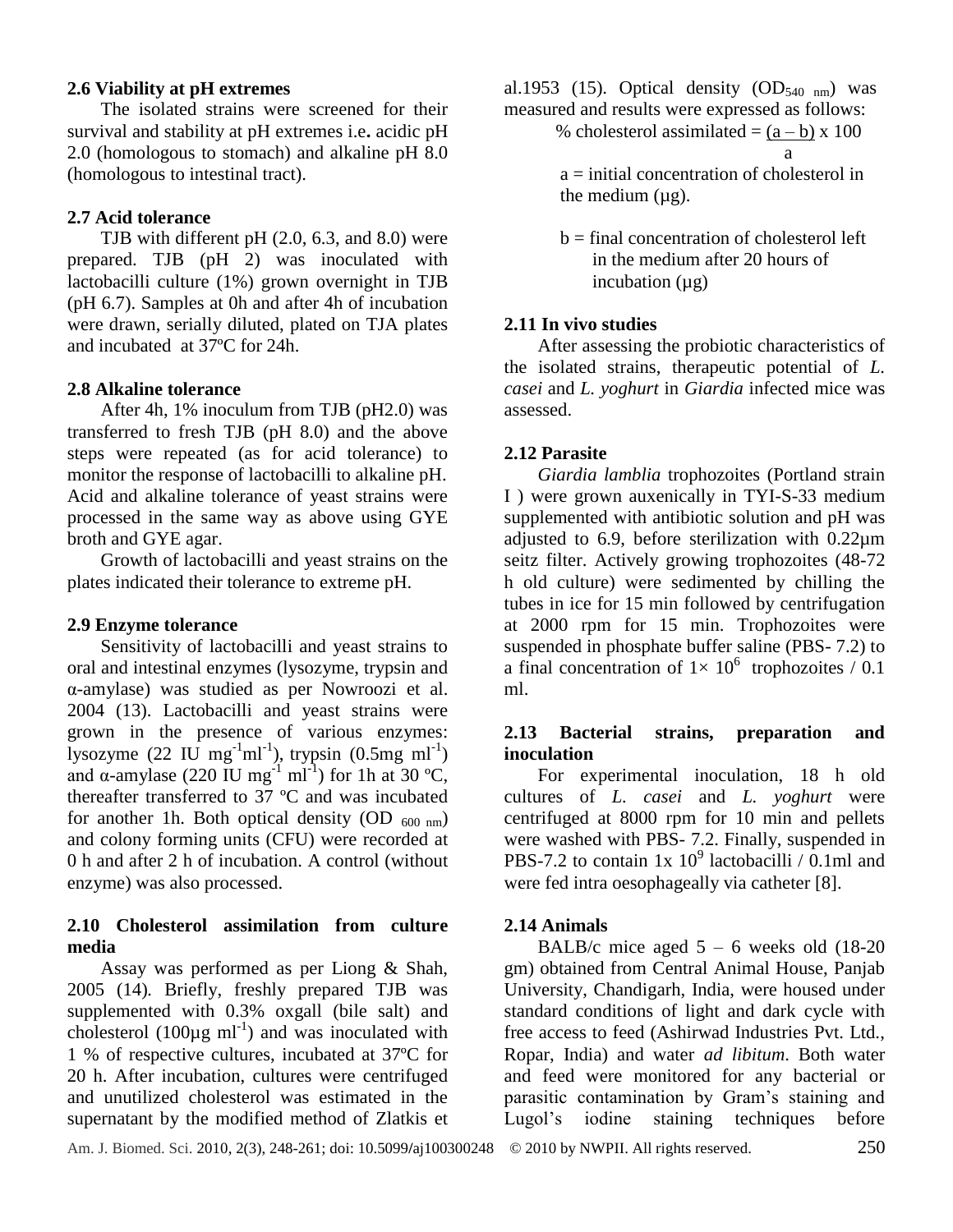providing to animals [16]. Animals were also screened for any protozoal infection via stool examination for three consecutive days [8]. Mice free from parasitic infections were used. Care and use of animals were in accordance with the guidelines of the institutional ethical committee.

### **2.15 Experimental design**

To carry out the study animals were divided into 4 groups, each containing 15 animals. **Group I (Control):** These animals were fed with a single dose of PBS -7.2 via orogastric gavages daily for 30 days. **Group II (***Giardia***–infected):** These mice were challenged orally with a single dose of 1x10⁶ *Giardia* trophozoites. **Group III** (*Giardia*– *L.casei*): These animals were challenged orally with a single dose of  $1x10<sup>6</sup>$  *Giardia* trophozoites. A day after *Giardia* challenge, mice were fed orally with a single dose of *L. casei*  $(I \times 10^{9})$ . The probiotic treatment was continued for 30 days. **Group IV** (*Giardia*–*L. yoghurt*): Animals belonging to this group were challenged orally with a single dose of  $1x10<sup>6</sup>$  *Giardia* trophozoites. A day after *Giardia* challenge, a single dose of *L. yoghurt* (1x10<sup>9</sup> cfu/ 0.1ml) was administered daily for 30 days.

### **2.16 Follow up of animals**

After respective treatments in different groups, *Giardia* cysts counts, lactobacilli counts, trophozoites counts and pathological changes in the small intestine were studied.

### **2.17 Enumeration of** *Giardia* **cysts in faeces**

Cysts in the faecal samples of mice were enumerated as per Shukla et al. 2008 (8). Briefly, one gram of freshly passed fecal sample was dissolved in 10 ml of normal saline, homogenized using pestle and mortar. Cysts stained with iodine were counted on every third day using hemocytometer and were expressed as cysts  $ml^{-1}$ .

### **2.18 Enumeration of lactobacilli in faeces**

To confirm whether the lactobacilli species were able to survive the stress within the gastrointestinal tract, freshly voided faecal samples from each group of mice were homogenized in normal saline and serially diluted, plated on MRS agar, incubated at 37  $\degree$  C for 24 –

48hrs and colony forming units (cfu) were counted [8].

## **2.19 Enumeration of** *Giardia* **trophozoites in the small intestine (jejunum)**

The trophozoites were counted in the intestinal fluid of animals belonging to groups II, III, IV respectively [17]. Mice were sacrificed and the proximal 10cm section, mainly the jejunum was removed and placed in 5ml of ice chilled saline. The small intestine sections were minced, kept for 15–20 minutes in ice chilled saline and trophozoites were counted using haemocytometer.

## **2.20 Histopathological studies**

Mice were sacrificed by cervical dislocation and upper part (jejunum) of the small intestine was removed aseptically, fixed in 10% buffered formalin, processed, stained with haematoxylin and eosin and were examined under the light microscope.

# **2.21 Statistical analysis**

The inter group variation was assessed by one way analysis of variance (ANOVA). Statistical significance of the result was calculated.

# **3. Results and Discussion**

The emergence of antibiotic resistant bacteria and natural ways of suppressing the growth of pathogens has contributed to the concept of 'Probiotics'. Probiotic bacteria not only compete and suppress 'unhealthy fermentation' in human intestine but also have a number of health benefits [18]. Moreover, the health benefits of probiotic vary with the species and strains of probiotics. Hence, it becomes pertinent to isolate and identify probiotics that have disease specific health benefits [19]. Therefore, the present study was designed to delineate the probiotic characteristics of the bacterial and yeast strains isolated from whey beverage vis a vis therapeutic potential in murine giardiasis.

## **3.1 Identification of different bacterial and yeast isolates**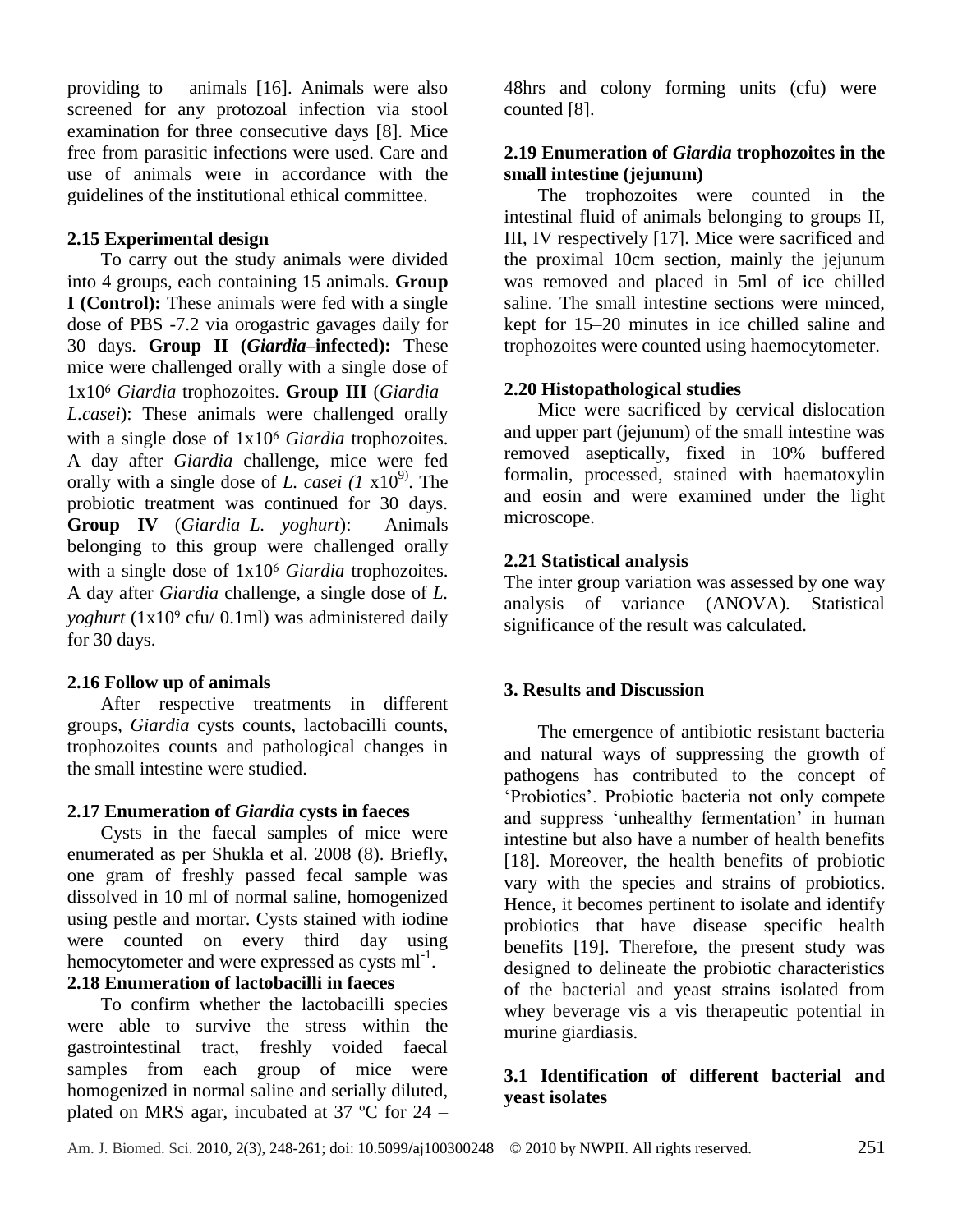The different phenotypic characteristics such as colony morphology, Gram reaction, catalase, motility, and sugar fermentation of different bacterial and yeast isolates (from whey beverage) were studied. All lactic acid bacteria were Gram positive rods, catalase negative, non motile but had different sugar fermentation ability (Table1). Similarly, all yeast strains also had different sugar fermentation ability (Table 2).

|                            | <b>Table 1:</b> Morphological characteristics and sugar fermentation by lactobacilli strains. $(+)$ = utilization of sugars; $(-)$ = |  |  |  |  |
|----------------------------|--------------------------------------------------------------------------------------------------------------------------------------|--|--|--|--|
| Non utilization of sugars. |                                                                                                                                      |  |  |  |  |

| <b>Characteristics</b> | Lactobacillus casei         | Lactobacillus Choozit     | Lactobacillus Yoghurt          |  |  |
|------------------------|-----------------------------|---------------------------|--------------------------------|--|--|
| <b>Gram reaction</b>   | Gram +ve, thin bacilli in   | Gram +ve, thin, long and  | Gram +ve, thin short rods      |  |  |
|                        | chains                      | short rods                |                                |  |  |
| <b>Colony</b>          | White, pin head, round,     | White, pin head, round,   | Creamy white, translucent,     |  |  |
| characteristics        | entire margins, smooth      | irregular margins,        | pin head, round, entire        |  |  |
|                        | texture, slightly elevated, | smooth texture, flat, non | margins, smooth texture, flat, |  |  |
|                        | non lustrous.               | lustrous.                 | non lustrous, glistening.      |  |  |
| <b>Catalase</b>        |                             |                           |                                |  |  |
| <b>Motility</b>        |                             |                           |                                |  |  |
| <b>Sugar</b>           |                             |                           |                                |  |  |
| utilization            |                             |                           |                                |  |  |
| <b>Glucose</b>         | $+$                         | $^{+}$                    | $+$                            |  |  |
| <b>Arabinose</b>       | $^{+}$                      | $^{+}$                    | $^+$                           |  |  |
| <b>Cellobiose</b>      | $+$                         | $\overline{+}$            | $+$                            |  |  |
| <b>Lactose</b>         | $\overline{+}$              | $\overline{+}$            | $\overline{+}$                 |  |  |
| <b>Maltose</b>         | $^{+}$                      | $^{+}$                    | $\overline{+}$                 |  |  |
| <b>Mannose</b>         | $^{+}$                      | $\overline{+}$            |                                |  |  |
| <b>Mannitol</b>        | $+$                         |                           | $+$                            |  |  |
| <b>Mellibiose</b>      | $^{+}$                      | $\overline{+}$            | $\! +$                         |  |  |
| <b>Raffinose</b>       | $+$                         |                           | $+$                            |  |  |
| <b>Rhamnose</b>        | $+$                         | $^{+}$                    | $+$                            |  |  |
| <b>Sorbitol</b>        | $+$                         | $\qquad \qquad -$         | $\qquad \qquad -$              |  |  |
| <b>Sucrose</b>         | $\overline{+}$              | $^{+}$                    | $+$                            |  |  |
| <b>Xylose</b>          | $\hspace{0.1mm} +$          | $^{+}$                    | $^{+}$                         |  |  |
| <b>Galactose</b>       | $\overline{+}$              | $\overline{+}$            |                                |  |  |
| <b>Fructose</b>        | $+$                         | $^{+}$                    | $^{+}$                         |  |  |

### **3.2 Bile tolerance**

Gastrointestinal systems have varying concentrations of bile ranging 0.5% to 2.5% in the first hour of digestion and the levels may decrease further in subsequent hours. Moreover, tolerance to bile salts is considered to be a main prerequisite for growth, colonization and metabolic activity of bacteria in the host's gut [14]. Therefore, it is generally included in the selection criteria of potential probiotic. In the present study it was observed that all the isolated strains survived and

tolerated bile salts (0.3%) quite effectively. But a marginal decrease in the viability of all the isolated strains was found at 0.3% and 1% bile salt concentrations for different time intervals (Figure 1 and 2). However, at higher concentration (2%) bile tolerance of all the strains decreased significantly ( $p<0.05$ , Figure 3). The difference in the level of bile tolerance of strains in the present study may probably be due to differences in their ability to grow and colonize the intestinal tract and is in accordance with the earlier studies [20-22].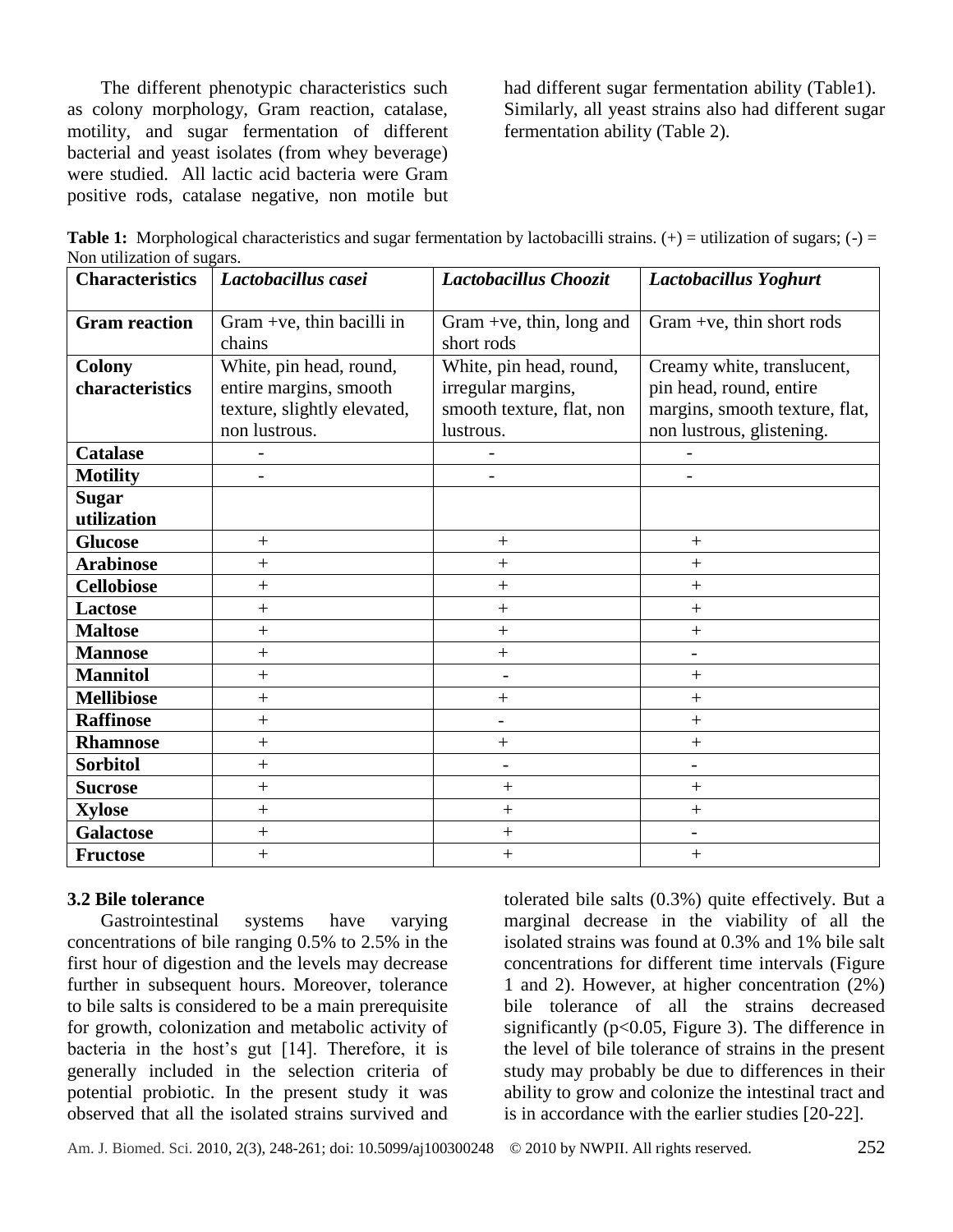**Table 2:** Morphological characteristics and sugar fermentation by yeast strains. (+) = utilization of sugars (-) = Non utilization of sugars

| <b>Characteristics</b> | <b>Yeast P82</b>             | <b>Yeast P84</b>              | <b>Yeast V84</b>          |
|------------------------|------------------------------|-------------------------------|---------------------------|
| <b>Colony</b>          | Pure white, pin head, round, | Pure white, pin point, round, | Creamy white, pin head,   |
| characteristics        | entire margins, smooth       | entire margins, smooth        | round, entire margins,    |
|                        | texture, elevated, shiny.    | texture, elevated, shiny.     | smooth texture, elevated, |
|                        |                              |                               | shiny.                    |
| <b>Sugar</b>           |                              |                               |                           |
| utilization            |                              |                               |                           |
| <b>Glucose</b>         |                              |                               | $+$                       |
| <b>Arabinose</b>       |                              |                               | $\qquad \qquad$           |
| <b>Cellobiose</b>      |                              |                               |                           |
| <b>Lactose</b>         |                              | $+$                           |                           |
| <b>Maltose</b>         |                              | $+$                           | $^{+}$                    |
| <b>Mannose</b>         | $^{+}$                       |                               | $^{+}$                    |
| <b>Mannitol</b>        | $^{+}$                       | $+$                           |                           |
| <b>Mellibiose</b>      |                              | $+$                           |                           |
| <b>Raffinose</b>       | $^{+}$                       |                               |                           |
| <b>Rhamnose</b>        | $\overline{+}$               |                               |                           |
| <b>Sorbitol</b>        |                              | $+$                           | $^{+}$                    |
| <b>Sucrose</b>         | $^{+}$                       |                               | $+$                       |
| <b>Xylose</b>          |                              | $+$                           |                           |
| <b>Galactose</b>       |                              |                               |                           |
| <b>Fructose</b>        | $^{+}$                       | $^{+}$                        | $^{+}$                    |

Table 3: Viability of lactobacilli and yeast strains at extreme pH values.

| Organism   | 2.0              |                 | 8.0              |                 |
|------------|------------------|-----------------|------------------|-----------------|
|            | 0 hour           | <b>4hours</b>   | 0 hour           | <b>4hours</b>   |
| L.casei    | $8.20 \pm 0.18$  | $7.76 \pm 0.20$ | $6.96 \pm 1.15$  | $5.97 \pm 0.56$ |
| L.yoghurt  | 7.72 $\pm 0.90$  | $7.14 \pm 0.15$ | $6.61 \pm 0.91$  | $5.65 \pm 2.15$ |
| L.choozit  | $7.530 \pm 2.15$ | $6.23 \pm 0.40$ | $5.74 \pm 1.25$  | $4.87 \pm 1.55$ |
| <b>P82</b> | $7.843 \pm 1.26$ | $7.1 \pm 1.05$  | $6.877 \pm 0.66$ | $5.56 + 0.88$   |
| <b>P84</b> | 7.732 $\pm 0.99$ | $6.84 \pm 0.25$ | $6.23 \pm 0.43$  | $5.74 \pm 0.01$ |
| <b>V84</b> | $7.515 \pm 1.16$ | $6.66 \pm 0.31$ | $5.93 \pm 0.31$  | $5.48 + 0.75$   |

Values are expressed as  $log_{10}$  cfu/ml.

#### **3.3 Viability at extreme pH**

Beneficial aspects of probiotic strains can be expected only when they are able to survive passage through the human stomach, digestive system and colonize the human gut. Of all the strains, *L. choozit* was most susceptible to acidic and alkaline pH while *L.casei* appeared to be resistant to both pH extremes (Table 3). It is

reported that some probiotic strains are more tolerant to acidic conditions than others either due to high cytoplasmic buffering capacity (pH 3.72– 7.74) or membrane ATPases , that in turn may resist changes in the cytoplasmic pH and gain stability under acidic conditions [23,24].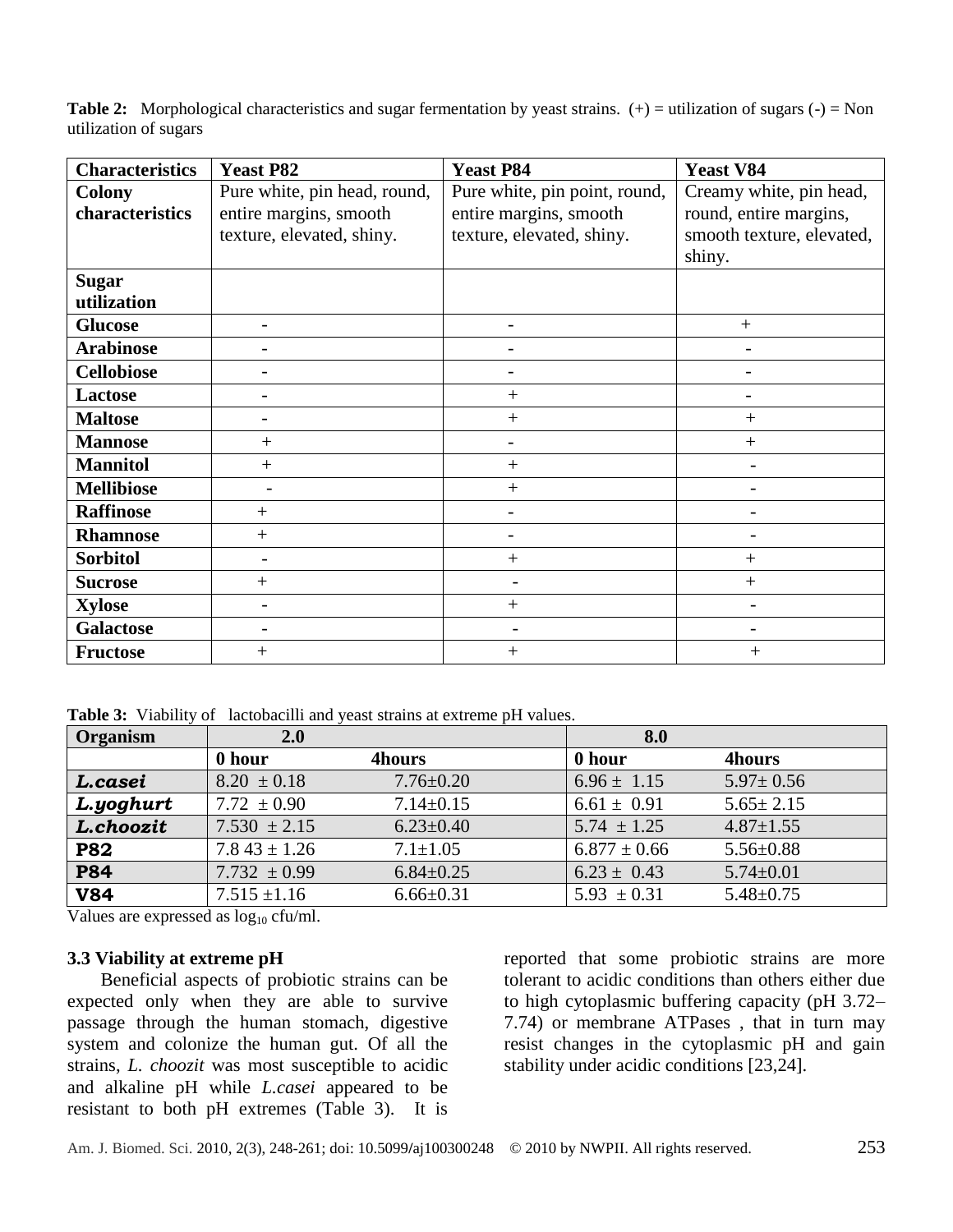

**Figure 1:** Survivability of lactobacilli and yeast strains in culture medium containing 0.3% bile salts. Values are Mean ± SD. \*p<0.05 v/s *L. casei*.



**Figure 2:** Survivability of lactobacilli and yeast strains in culture medium containing 1% bile salts. Values are Mean ± SD. \*p<0.05 v/s *L. casei*.



**Figure 3:** Survivability of lactobacilli and yeast strains in culture medium containing 2% bile salts. Values are Mean ± SD. \*p<0.05 v/s *L.casei*.

#### **3.4 Enzyme tolerance**

Bacteria and yeast used as probiotic adjuncts are commonly delivered in a food system and begin their journey to the lower intestinal tract via mouth. Therefore, these useful organisms should be resistant to the enzymes in the oral cavity (e.g. lysozyme) and in the intestine  $(\alpha$ -amylase, lysozyme and trypsin). Interestingly, we found that all the strains grew equally well in the presence of either of these enzymes (Figure 4, 5, 6) and clearly suggests that these enzymes do not interfere with the survival and colonization of these organisms in the gut. This is the first study to report the enzyme tolerance of probiotic strains.



**Figure 4:** Survivability of lactobacilli and yeast strains in culture medium containing α- Amylase. Values are Mean ± SD. \*p<0.05 v/s *L. casei*.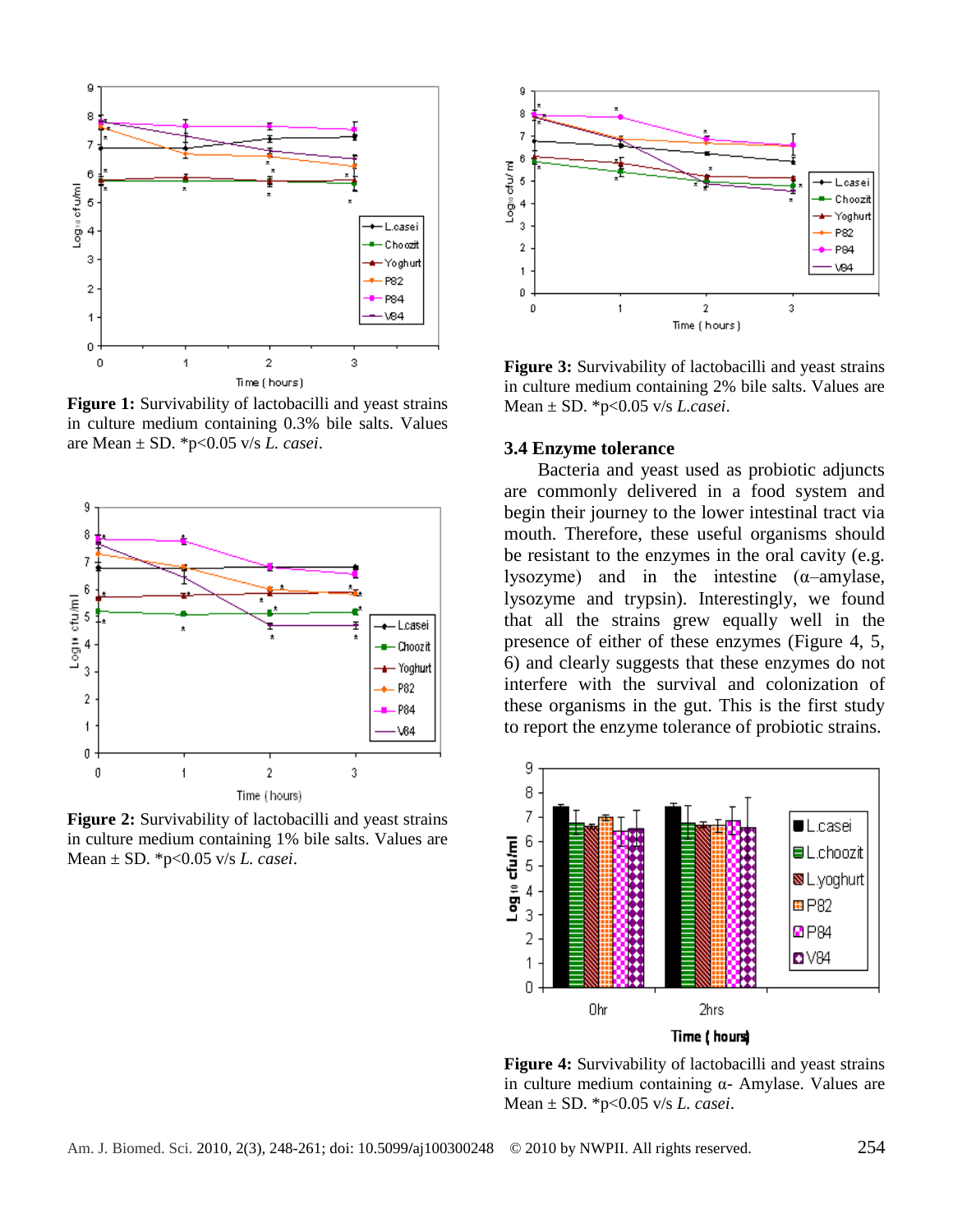

**Figure 5:** Survivability of lactobacilli and yeast strains in culture medium containing lysozyme. Values are Mean ± SD. \*p<0.05 v/s *L. casei*.

### **3.5 Cholesterol Assimilation from culture media**

Various studies have strongly suggested that fermented milk could lower total cholesterol and low density lipoprotein (LDL) cholesterol, thus having a hypocholesterolemic effect [25, 26]. These strains were also examined for their ability to assimilate cholesterol in vitro. The amount of cholesterol assimilation by these organisms revealed a wide variation (29 to 57%) among the strains. Interestingly, *L. yoghurt* and P84 had significantly highest (p<0.05) cholesterol assimilating ability while *L. casei* exhibited moderate, and *L. choozit* and V84 the least (Figure 7). The present observation corroborates with earlier studies where it has been reported that different strains of lactobacilli had different cholesterol assimilating ability and warrants further clinical studies [14, 20]. Therefore, it can be suggested that probiotic can also be used to treat hyper-cholesterolemic patients, thus reducing the heart attacks. The observed hypocholesterolemic effect of these strains may either be due to their ability to deconjugate bile acids into free acids which are excreted more rapidly (from the intestinal tract) than conjugated bile acids as the synthesis of new bile acids from cholesterol either reduces the total cholesterol concentration in the body or can be due to coprecipitation of cholesterol with bile acids at low pH [14, 27].



**Figure 6:** Survivability of lactobacilli and yeast strains in culture medium containing trypsin. Values are Mean ± SD. \*p<0.05 v/s *L. casei*.



**Figure 7:** Percentage uptake of cholesterol by lactobacilli and yeast strains. Values are Mean  $\pm$  SD. \*p<0.05 v/s *L. casei*.

### **3.6 Assessment of therapeutic potential of** *L. casei* **and** *L. yoghurt* **in murine giardiasis**

Among all the five isolated strains *L.yoghurt*  exhibited better probiotic characteristics hence was employed to assess its therapeutic potential in murine giardiasis.

#### **3.7 Enumeration of** *Giardia* **cysts**

It was observed that the excretion of cysts increased gradually from day 0 onwards and was significantly  $(p<0.05)$  more on day 7 post inoculation (PI). Thereafter, the cyst count started decreasing and mice became *Giardia* free by day 30 PI. However, oral feeding of *L. casei* or *L. yoghurt* one day after infection significantly  $(p<0.05)$  reduced the cyst excretion from day 3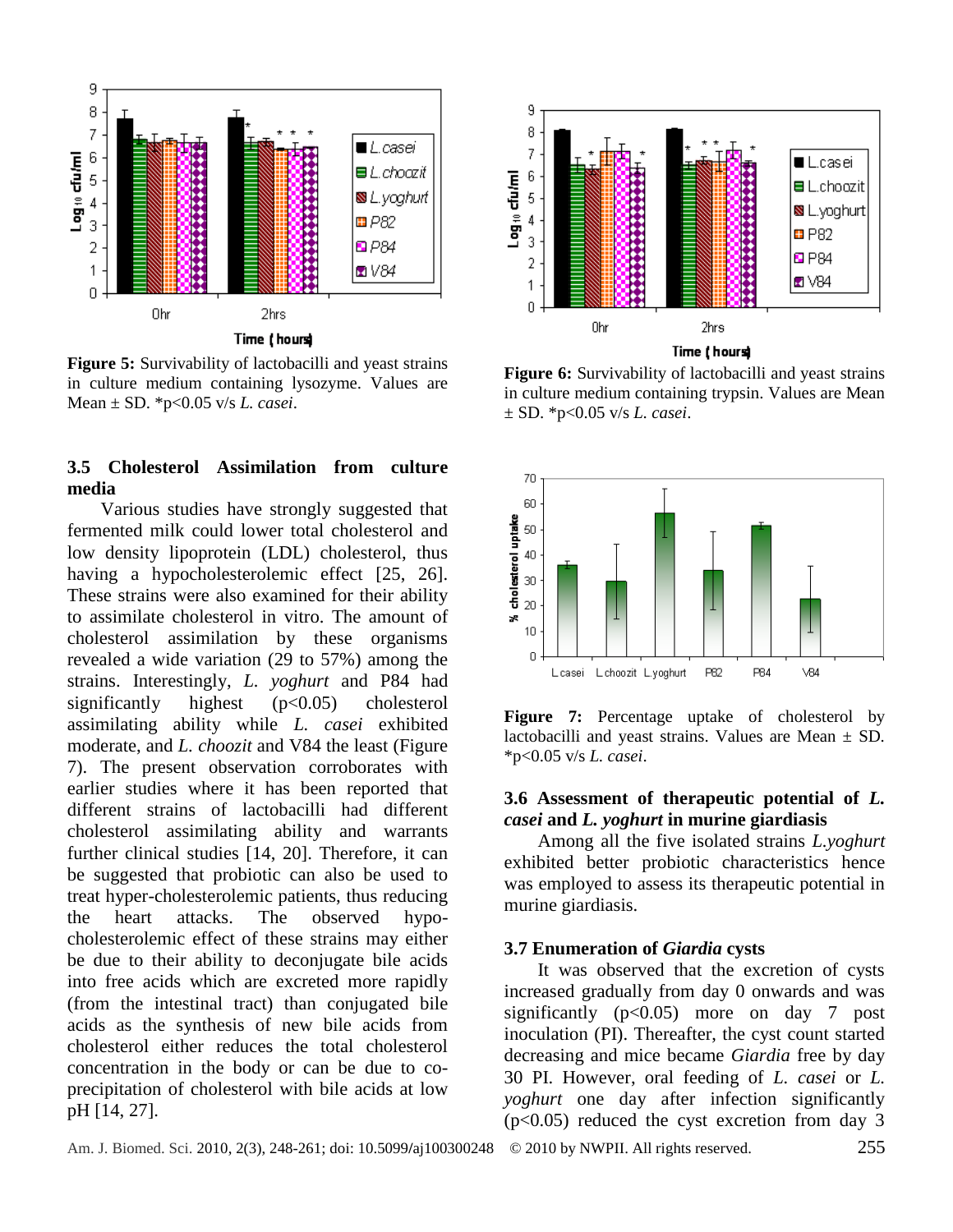onwards in *Giardia- L. casei* and *Giardia – L. yoghurt* mice (Group III and IV, Figure 8). Moreover, none of the *Giardia* infected mice had any other clinical symptoms like diarrhea, weight loss. Interestingly, daily feeding of either *L. casei or L. yoghurt* after *Giardia* challenge reduced the severity of infection but was unable to reduce its duration. This may be due to the fact that *Giardia*  trophozoites adhered to the microvilli and their establishment. However, after probiotic administration, G*iardia* infection did not increased significantly. This may either be due to competition for resources [28], bacterial exocellular factors [29-31], or binding ability of the lactobacilli to the intestinal epithelial cells [32- 33].



**Figure 8:** Enumeration of *Giardia* cysts in faeces of different groups of mice treated with *L. casei* and *L. yoghurt* as the probiotic. Values are Mean ± SD, \*p<0.05 v/s *Giardia* infected, Probiotic treatment **↑.**

#### **3.8 Enumeration of lactobacilli in faeces**

Intact intestinal mucosa acts as a barrier to exclude pathogen translocating into intestinal organs and tissues. However, intestinal inflammation due to intestinal disorders could alter the permeability of this barrier, which could lead to invasion of pathogens, foreign antigens and other harmful substances [34]. Therefore, probiotic bacteria that are able to survive gastric conditions and colonize the intestine can be used to treat patients with intestinal disorders. In the present study ability of lactobacilli to persist in gastrointestinal tract was monitored by counting

their number in feces of mice. Interestingly, the faecal lactobacilli counts increased significantly (p<0.01) in *Giardia – L. casei* and *Giardia – L. yoghurt* (Group III and IV) compared to *Giardia*  infected mice (Group II, Figure 9). This observation corroborates with the earlier studies carried out by Yuki et al. 2000 (35), Oyetayo et al. (36) and Shukla et al. 2008 (8), suggesting that lactobacilli not only survived the gastrointestinal passage but also adhered effectively to the epithelial lining of animal gut, thus providing a continuous inoculum of specific lactobacilli that may have additive effects.



**Figure 9:** Lactobacilli count (log<sub>10</sub> cfu/ml) in faeces of different groups of mice treated with *L. casei* and *L. yoghurt* as the probiotic. Values are Mean ± SD, \*p<0.001 v/s *Giardia* infected group, #p<0.05 v/s *L. casei.*

#### **3.9 Enumeration of** *Giardia* **trophozoites**

It was observed that the administration of either *L. casei* or *L. yoghurt* significantly (p<0.05) reduced the trophozoites counts in the gut of *Giardia*-Probiotic treated mice (Group III and IV) compared to *Giardia* infected mice (Group II, Figure 10) and is in accordance with Humen et al. 2005 (37) and Shukla et al. 2008 (8).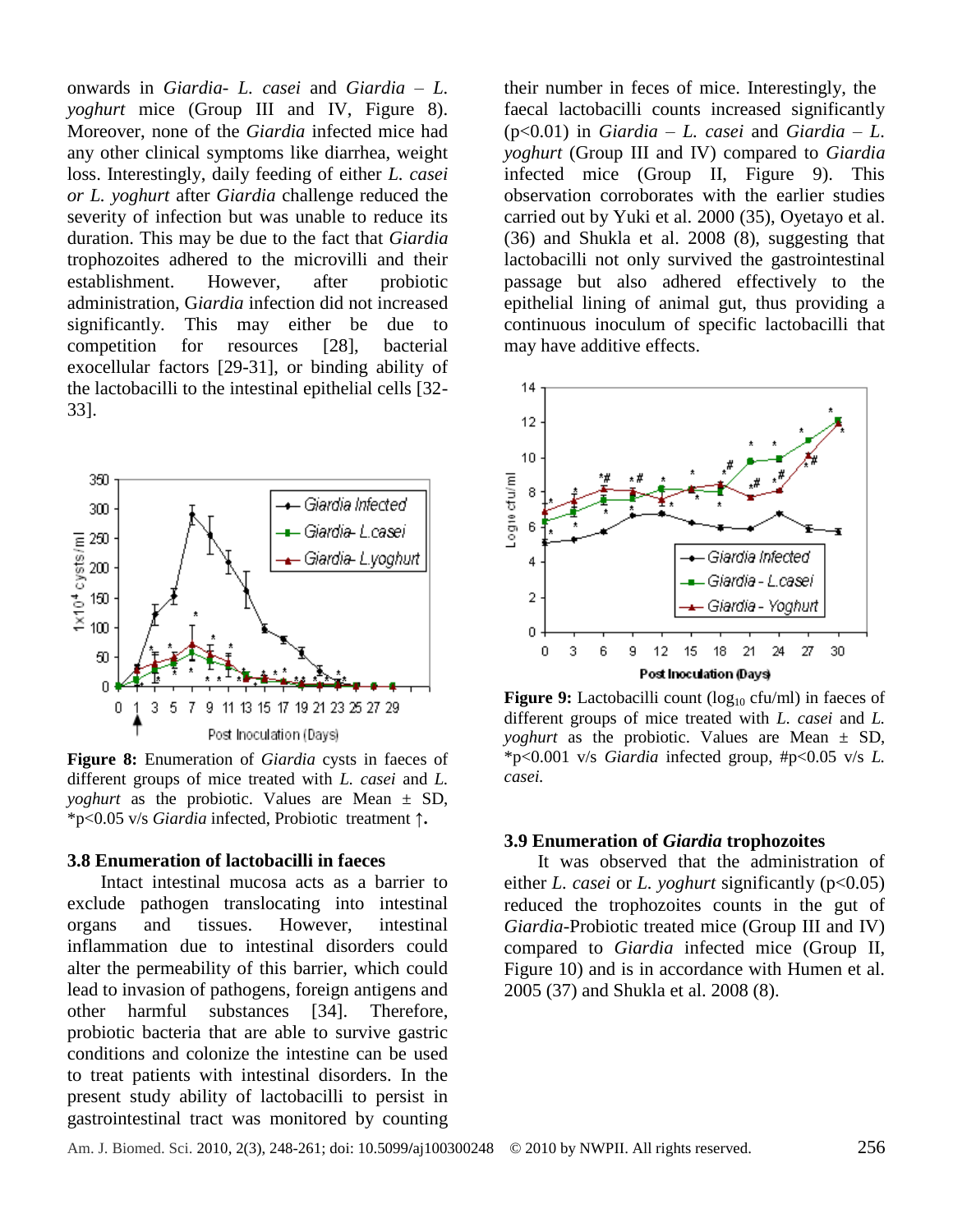

**Figure 10:** Enumeration of *Giardia* trophozoites in small intestine of different groups of mice using *L. casei* and *L. yoghurt* as the probiotic supplement. Values are Mean ± SD, \*p<0.05 v/s *Giardia* infected.



**Figure 11:** Photomicrograph of the small intestine of Control (Group I) mouse showing a healthy muscle coat (MC), intact mucosal epithelial lining, basal crypts (C) and normal villi (V) (H&E stain, 100 x).

#### **3.10 Histopathological studies**

Histologically, the small intestine of the control (Group I) mice had healthy muscle coat, intact mucosal epithelial lining, basal crypts and normal villi compared to varying degrees of villous atrophy, inflammation, lymphocytic infiltration and lymphocytic hyperplasia in *Giardia* infected mice (Figure 11 and 12 a, b, c). Interestingly, probiotic supplementation after

*Giardia* infection reduced the inflammation of the small intestine but the damage was less in *Giardia* - *L. casei* mice compared to *Giardia* - *L. yoghurt*



**Figure 12:** Photomicrograph of the small intestine of *Giardia* infected (Group II) mouse; **a)** day 5 showing inflammation of villi (V) along with lymphocytic infilteration in the lamina propria (single arrow)and normal epithelium; **b)** day 8 showing inflamed and disrupted villi (V) with high number of inflammatory cells in the lamina propria (LP) and intact epithelium ( single arrow); **c)** day 14 showing damaged microvilli (V), reduced villus height, increased lymphonuclear cell infilteration in lamina propria (LP) and mild ileitis (H&E stain, 100x).

Am. J. Biomed. Sci. 2010, 2(3), 248-261; doi: 10.5099**/**aj100300248© 2010 by NWPII. All rights reserved. 257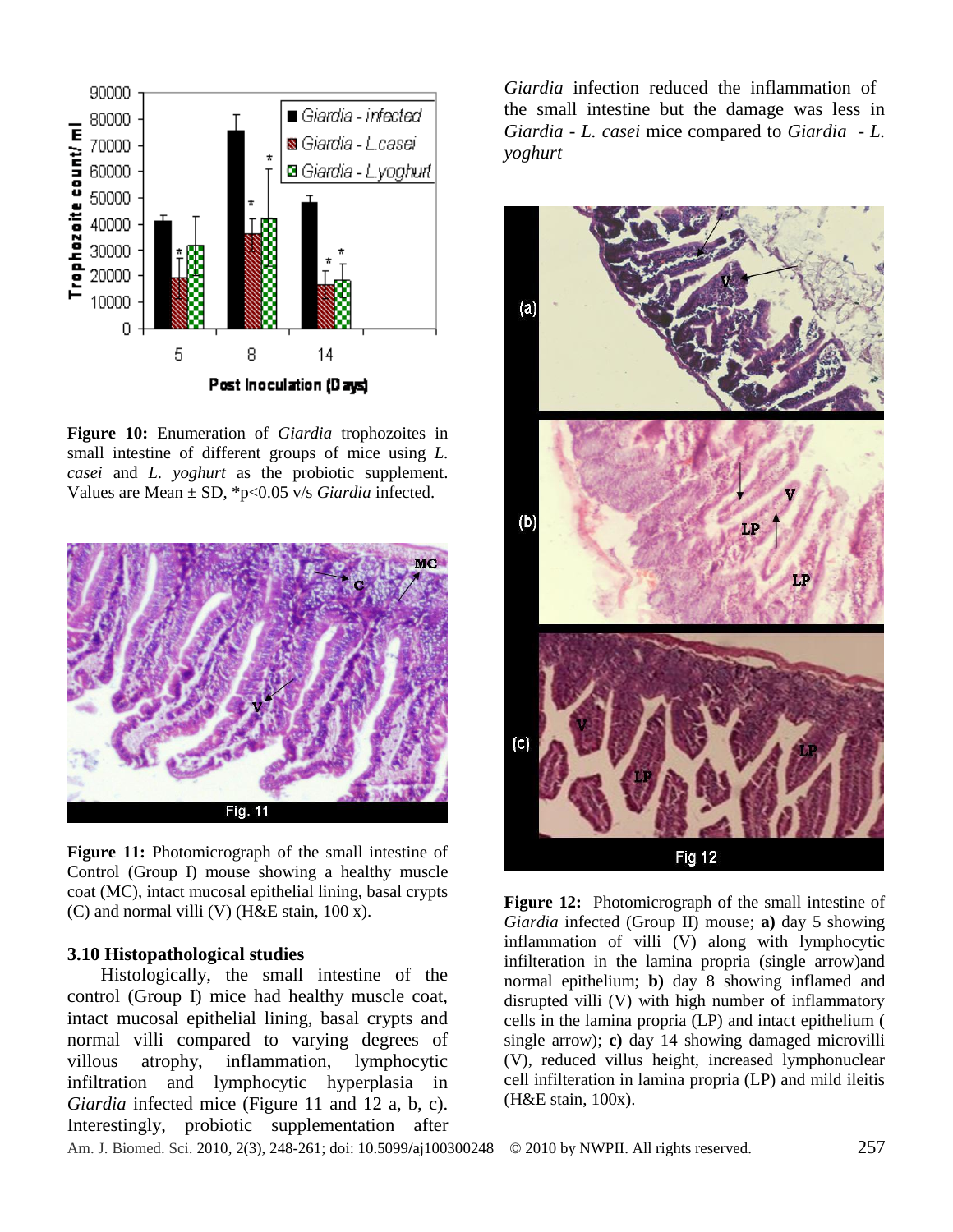

**Figure 13:** Photomicrograph of the small intestine of *Giardia* - *L. casei* ( Group III) mouse; **a)** day 5 showing mild swelling of villi (V single arrow), cell infilterates devoid of mononuclear histiocytes with abundant plasma cells in lamina propria, healthy epithelium (E) with crypts (C) showing paneth cell hyperplasia, a case of mild plasma cell rich ileitis; **b)** day 8 showing swollen villi (V) with oedema (O), normal epithelium and brush border of the villi (double arrow) and inflammed villi; **c)** day 14 showing slightly disrupted villi (V) but normal in height with mild increase of mononuclear cells in lamina propria ( single arrow, H&E stain, 100x).



**Figure 14:** Photomicrograph of the small intestine of *Giardia* - *L. yoghurt* ( Group IV) mouse; **a)** day 5 showing normal crypts (C), hyperplasia of paneth cells, a possibly large lymphoid aggregate ( Peyer's Patch L), bulbous swelling of villi (V) and normal epithelium/ brush border (single arrow); **b)** day 8 showing disrupted villi due to inflammatory cells in the lamina propria (LP) and eroded epithelium (E); **c)** day 14 showing normal crypts (C), long villi (V) with less number of inflammatory cells in the lamina propria ( single arrow, H&E stain, 100x).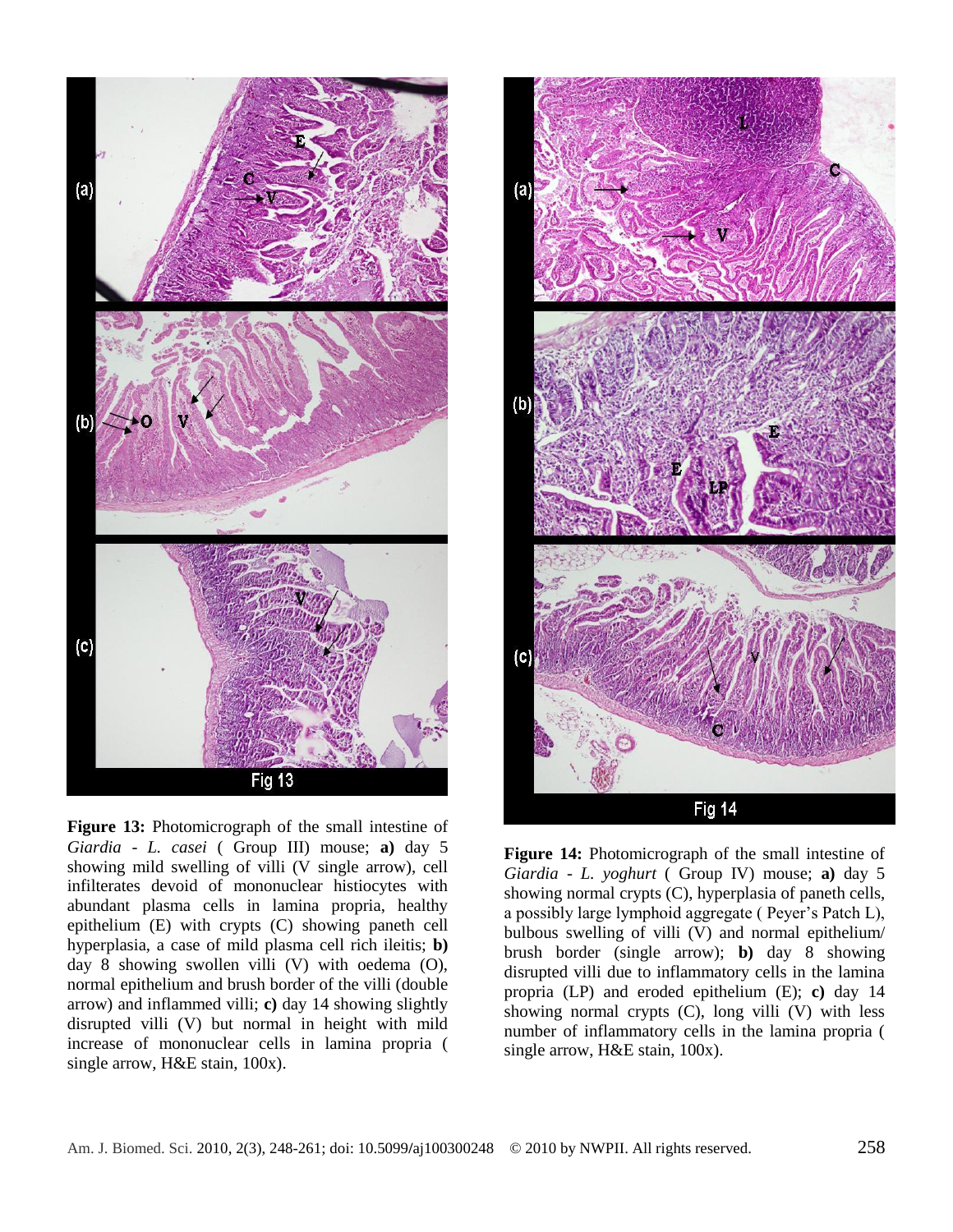(Figure 13 a, b, c and 14 a, b, c). Initially, the small intestine of *Giardia - L. yoghurt* (Group IV) mice showed inflamed villi with excess of lymphomononuclear cells in the lamina propria along with fibrinous exudates beneath the epithelium (Figure 14b) while *Giardia - L. casei* mice (Group III) had more number of plasma cells in the lamina propria, swollen villi and oedema on day 8PI (Figure 13b). Interestingly, villous height increased with mild inflammation in *Giardia- L. yoghurt* mice (Group IV, Figure 14c) but the villous height were normal in *Giardia- L. casei*  mice (Group III) on day 14 PI.

# **4. Conclusion**

It has been found from the study that the isolated lactobacilli and yeast strains fulfill the probiotic characteristics and can be used as functional foods for human health. The cholesterol assimilating property of these strains in vitro signifies their role in reducing the risk of coronary heart diseases and warrants further in vivo studies. The *L. yoghurt* supplementation to *Giardia* infected mice reduced the severity of *Giardia* infection.

# **Acknowledgment**

The authors are grateful to Mr. Bhandari, Senior Technician, Post Graduate Institute of Medical Education and Research, Chandigarh, India, for maintaining the *Giardia lamblia* (Portland Strain I) culture. Financial assistance provided by Indian Council of Medical Research is highly acknowledged.

# **References**

- 1. Tripathi DM; Gupta N.; Lakshmi V.; Saxena KC.; Agarwal AK. Antigiardial and immunostimulatory effect of Piper longum on giardiasis due to *Giardia lamblia, Phytother Res*, 1999, 13, 561-565.
- 2. Upcroft P.; Upcroft JA. Drug targets and mechanisms of resistance in the anaerobic protozoa, *Clin Microbiol Rev,* 2001, 14, 150- 164.
- 3. Taherkhani H.; Shariati S.; Abdolahi N.; Roshandel GH. Clinical manifestations of Giardiasis in Iran, *Journal of Clinical and Diagnostic Research*, 2009, 3, 1416-1418.
- 4. Ganayni GA.; Attia RA.; Motawea SM. The relation between ABO blood group, HLA typing and giardiasis in children, *J Egypt Soc Parasitol*, 1994, 24, 407-412.
- 5. Lemee V.; Zaharia I.; Nevez G.; Rabodonirina M.; Brasseur P.; Ballet JJ .; Favennec L. Metronidazole and albendazole susceptibility of 11 clinical isolates of *Giardia duodenalis*  from France, *J Antimicrob Chemother,* 2000 46, 819–821.
- 6. [Gardner TB.](http://view.ncbi.nlm.nih.gov/pubmed/11148005); Hill DR. Treatment of giardiasis, *Clin Microbiol Rev,* 2001, 14(1), 114-2.
- 7. Calzada F.; Meckes M.; Cedillo-Rivera R. Antiamoebic and antigiardial activity of plant flavonoids, *Planta Med,* 1999, 65: 78-80.
- 8. Shukla G.; Devi P.; Sehgal R. Effect of *Lactobacillus casei* as a probiotic on modulation of giardiasis, *Dig Dis Sci*, 2008, 53, 2671-2679.
- 9. Marteau P.; Cuillerier E.; Meance S.; Gerhardt MF.; Myara A.; Bouvier M.; Bouley C.; Tondu F.; Bommelaer G .; Grimaud JC. Bifidobacterium animalis strain DN-173 010 shortens the colonic transit time in healthy women: a double-blind, randomized, controlled study, *Aliment Pharmacol Ther*, 2002, 16, 587-593.
- 10. Kim HJ.;Shin HS.; Ha WK.; Yang IH.; Lee SW. Characterization of lactic bacterial strains isolated from raw milk, *Asian-Aust J Anim Sci,*  2006 19,131-136.
- 11. Lewis SJ.; Freedman AR. Review article: the use of biotherapeutic agents in the prevention and treatment of gastrointestinal disease, *Aliment Pharmacol Ther*, 1998, 12, 807–822.
- 12. Gilliland SE.; Staley TE; Bush LJ. The importance of bile tolerance of *Lactobacillus acidophilus* used as a dietary adjunct, *J Dairy Sci,* 1984, 67, 3045-3051.
- 13. Nowroozi J.; Mirzaii M.; Norouzi M. Study of *Lactobacillus* as probiotic bacteria, *Iranian J Publ Health*, 2004, 33(2), 1-7.
- 14. Liong MT.; Shah NP. Acid and bile tolerance and cholesterol removability of lactobacilli strains,*J Dairy Sci,* 2005, 88:55-66.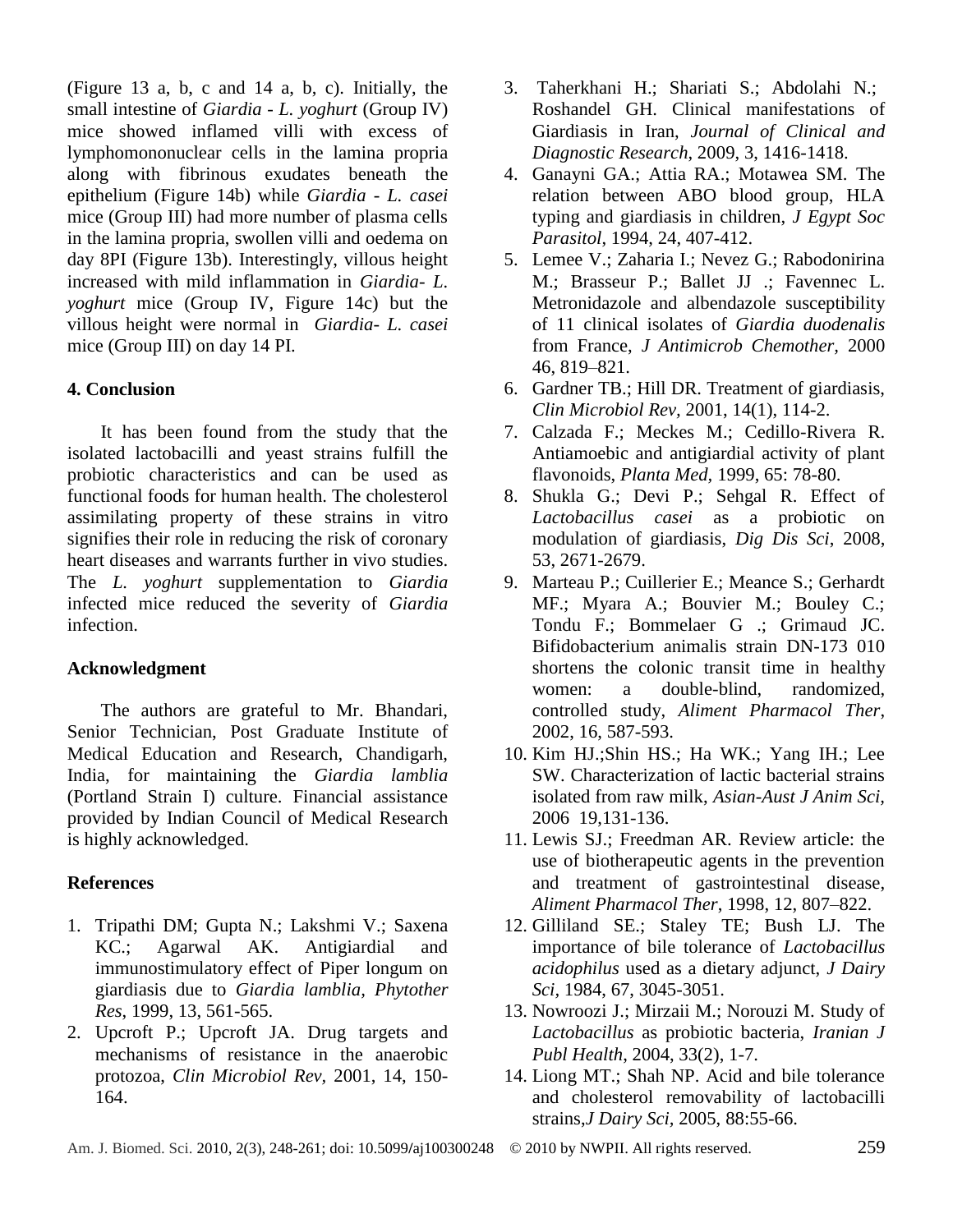- 15. Zlatkis A.; Zak B.; Boyle AJ. A new method for the direct determination of serum cholesterol, *J Lab Clin Med*, 1953, 41, 486- 492.
- 16. Tiwari R.P.; G.S. Hoondal and R.Tewari. Laboratory Techniques in Microbiology and Biotechnology, Abhishek Publication, 2004.
- 17. Singer SM.; Nash TE. The role of normal flora in *Giardia lamblia* infections in mice, *J Infect Dis,* 2000, 181, 1520–1522.
- 18. Glodin BR. Health benefits of probiotics, *Br J Nutr*, 1998, 80(suppl.2), 5203-5207.
- 19. Kaur P.; Bhatia A. The recent developments in molecular techniques for the detection of probiotics, *Int J Probiotics Prebiotics*, 2008, 3, 65 -70.
- 20. Usman.: Hosono A. Bile tolerance, taurocholate deconjugation, and binding of cholesterol by *Lactobacillus gasseri* strains, *J Dairy Sci*,1999, 82, 243–248.
- 21. Dunne C.; O'Mahony L.; Murphy L.; Thornton G.; Morrissey D.; O'Halloran S.; Feeney M.; Flynn S.; Fitzgerald G.; Daly C.; Kiely B.; O'Sullivan G.; Shanahan F .; Collins K. In vitro selection criteria for probiotic bacteria of human origin: correlation with *in vivo* findings, *Am J Clin Nutr,* 2001, 73, 386S-392S.
- 22. Kheadr EE. Impact of acid and oxgall on antibiotic susceptibility of probiotic lactobacilli, *Afr J Agri Res,* 2006, 1(5), 172- 181.
- 23. Ritus N.; Sole M.; Francis A.; Loren JG. Buffering capacity and membrane  $H^+$ conductance of lactic acid bacteria, *FEMS Microbiol Lett,* 1994, 120, 291-296.
- 24. Berada N.; Lemeland JF.; Laroch G.; Thouvenot P.; Piala M. Bifidobacterium from fermented milks: Survival during gastric transit, *J Dairy Sci*,1991, 74, 409- 413.
- 25. Anderson JW.; Gilliland SE. Effect of fermented milk (yoghurt) containing *Lactobacillus acidophilus* L1 on serum cholesterol in hypercholesterolemic humans, *J Am Coll Nutr*, 1999, 18, 43- 50.
- 26. Sanders ME. Considerations for use of probiotic bacteria to modulate human health, *J Nutr,* 2000, 30, 384S- 390S.
- 27. Pereira DIA .; Gibson GR. Cholesterol assimilation by lactic acid bacteria and biofidobacteria isolated from the human gut, *Appl Environ Microbiol,* 2002, 68(9), 4689- 4693.
- 28. Cebra JJ. Influences of microbiota on intestinal immune system development., *Am J Clin Nutr,*1999, 69: 1046S–1051S.
- 29. Bernet-Camard MF.; Lievin V.; Brassart D.; Neeser JR.; Servin AL.; Hudault S. The human *Lactobacillus acidophilus* strain LA1 secretes a nonbacteriocin antibacterial substance(s) active in vitro and in vivo, *Appl Environ Microbiol*, 1997, 63, 2747-2753.
- 30. Coconnier MH.; Lievin V.; Hemery E .; Servin AL. Antagonistic activity against *Helicobacter* infection in vitro and in vivo by the human *Lactobacillus acidophilus* strain LB, *Appl Environ Microbiol,* 1998, 64, 4573– 4580.
- 31. Le Moal V.; Amsellem R.; Servin AL.; Coconnier MH. *Lactobacillus acidophilus* (strain LB) from the resident adult human gastrointestinal microflora exerts activity against brush border damage promoted by a diarrhoeagenic *Escherichia coli* in human enterocyte-like cells, *Gut,* 2002, 50, 803-811.
- 32. Bernet MF.; Brassart D.; Neeser JR .; Servin AL. Lactobacillus acidophilus LA 1 binds to cultured human intestinal cell lines and inhibits cell attachment and cell invasion by enterovirulent bacteria, *Gut,*1994, 35, 483-489.
- 33. Bibiloni R.; Pérez PF.; De Antoni GL. Will a high adhering capacity in a probiotic strain guarantee exclusion of pathogens from intestinal epithelia? *Anaerobe*, 1999, 5,519- 524.
- 34. Salminen S. ; Bouley C. ; Boutron-Ruault MC *et al.* Functional food science and gastrointestinal physiology and function, *Br J Nutr*, 1998, 80, S147–171.
- 35. Yuki N.; Shimazaki T.; Kushiro A.; Watanabe K.; Uchida K.; Yuyama T .; Morotomi M. Colonization of the stratified squamous epithelium of the nonsecreting area of horse stomach by lactobacilli, *Appl Env Microbio,*2000, 66, 5030-5034.
- 36. Oyetayo VO.; Adetuyi FC.; Akinyosoye FA. Safety and protective effect of *Lactobacillus*